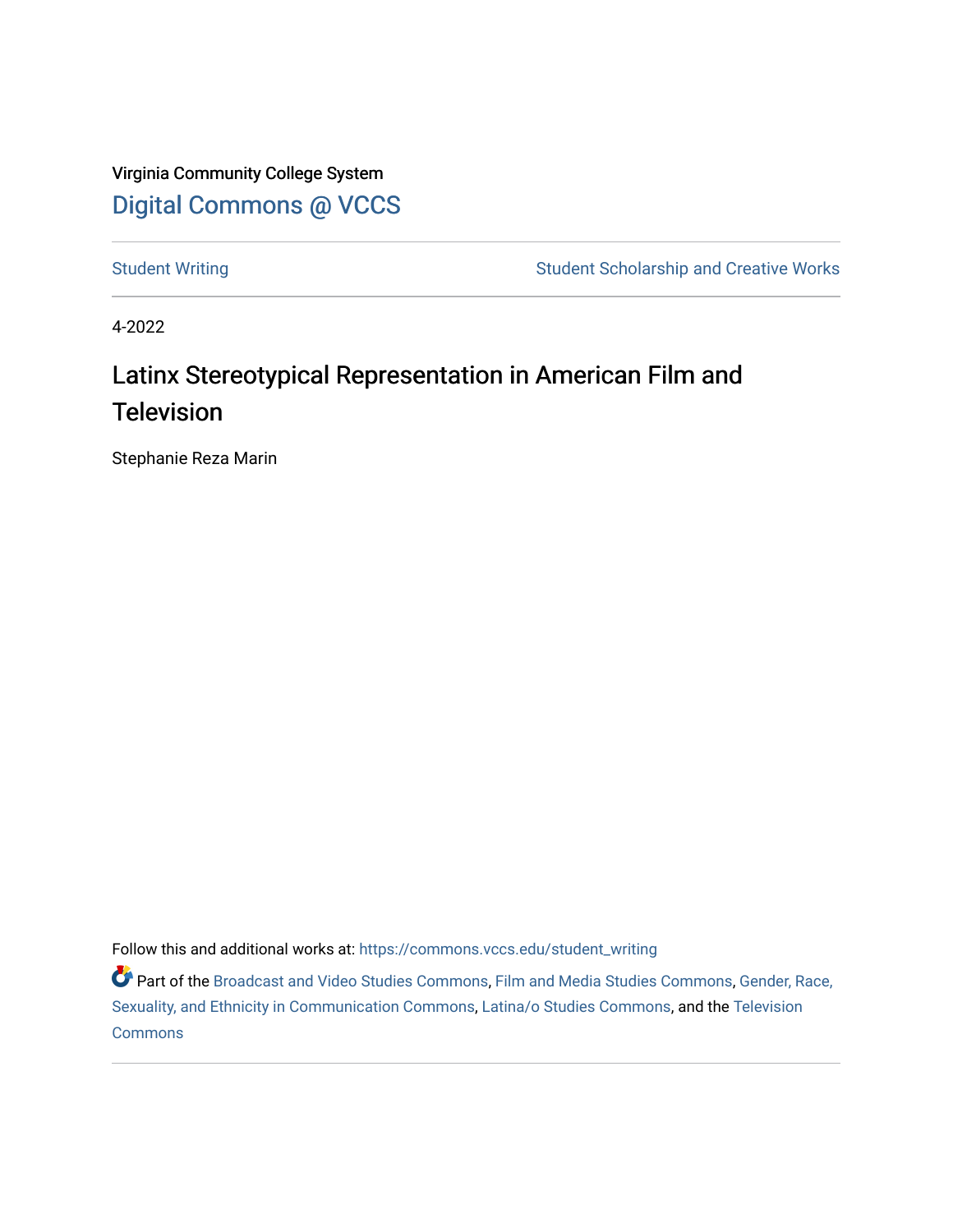## **Latinx Stereotypical Representation in American Film and Television**

Stephanie Reza Marin

Department of English, Germanna Community College

ENG 112: College Composition II

Professor Melanie Clore

March 4, 2022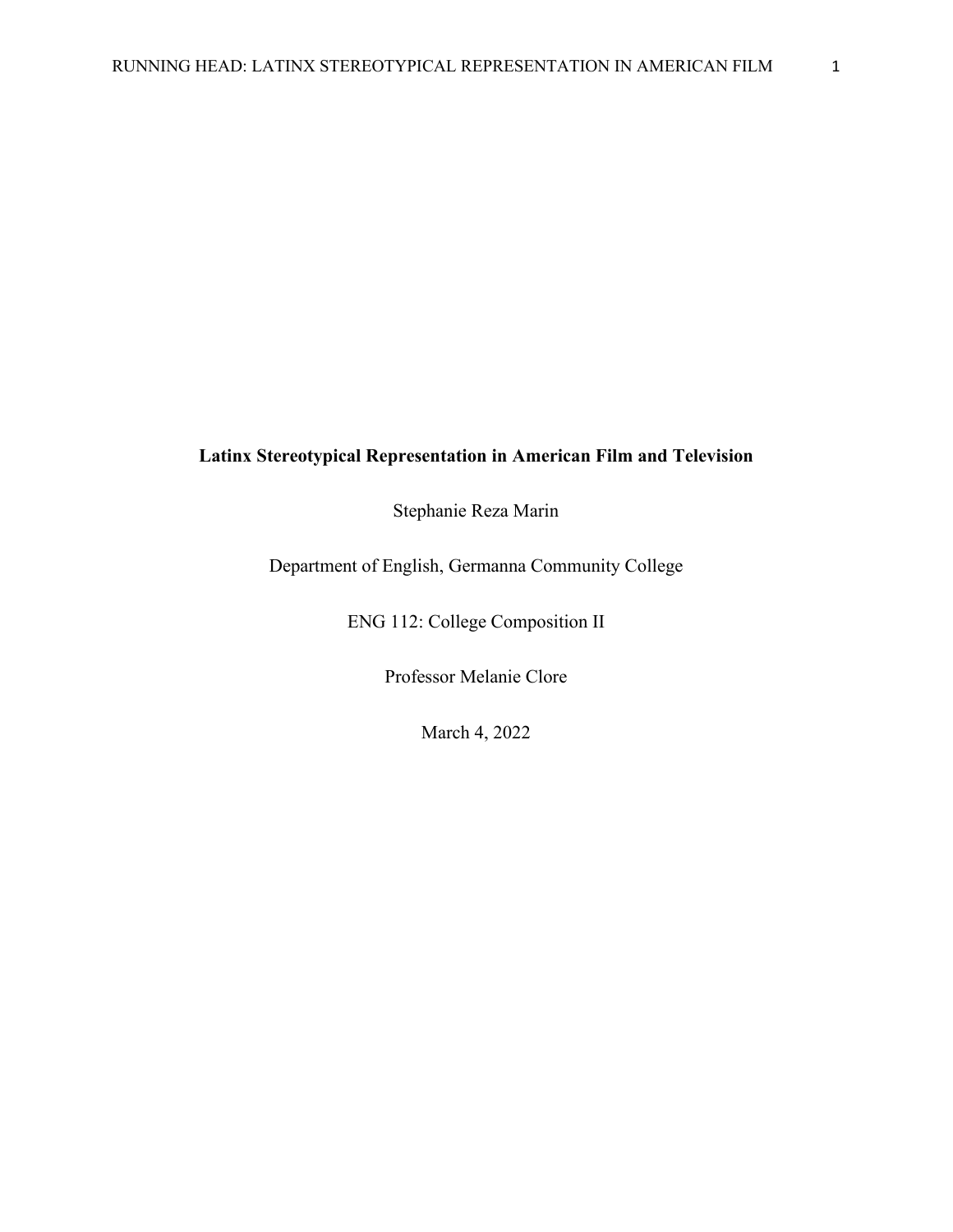## **Latinx Stereotypical Representation in American Film and Television**

It is a Sunday evening; I sit on the couch wanting to watch some TV and I turn to the channel playing *Family Guy*. Consuelo is a maid. I change it to *Modern Family*, Gloria Delgado is being feisty, strong-accented, and shows off her sexiness. Next show, *On My Block*, Caesar is a gangbanger, Jasmine is known as "ratchet" and loud, and all their friends are involved in money laundering. These characters represent a stereotypical Latino. Seeing my diverse culture being reduced to a handful of skits or laughter enjoyment is not appreciated. There are many American shows and movies that participate in making the Latino characters into what most people think Latinos are or should be. Sometimes, Latinos see somehow feel the need to fulfill the role they created of them because it shows that Latinos could not be anyone else. It gives Latino characters an image of being one dimensional. This creates one perspective of a specific kind of people which is not right. American film and television create limited characters for Latinos who are either criminals, laborers, or sex objects which only magnifies the single narrative. These stereotypes are an unfair representation of the American Latino community which: promotes discrimination, can modify how young viewers see themselves and their future, and less opportunities for Latino actors and actresses. The film and television should include more diverse representation to help benefit the Latino community.

The stereotypes in television and film come from the real-life stereotypes of a Latino person. For instance, the common image a person pictures Latinos are brown-skinned, Spanishspeaking immigrant, who came from Mexico to steal jobs from Americans. This the main stereotype of Latinos in America. This stereotype dates back to when Hispanics first started arriving in the United States. The highest peak of Mexican immigration was around the 1960s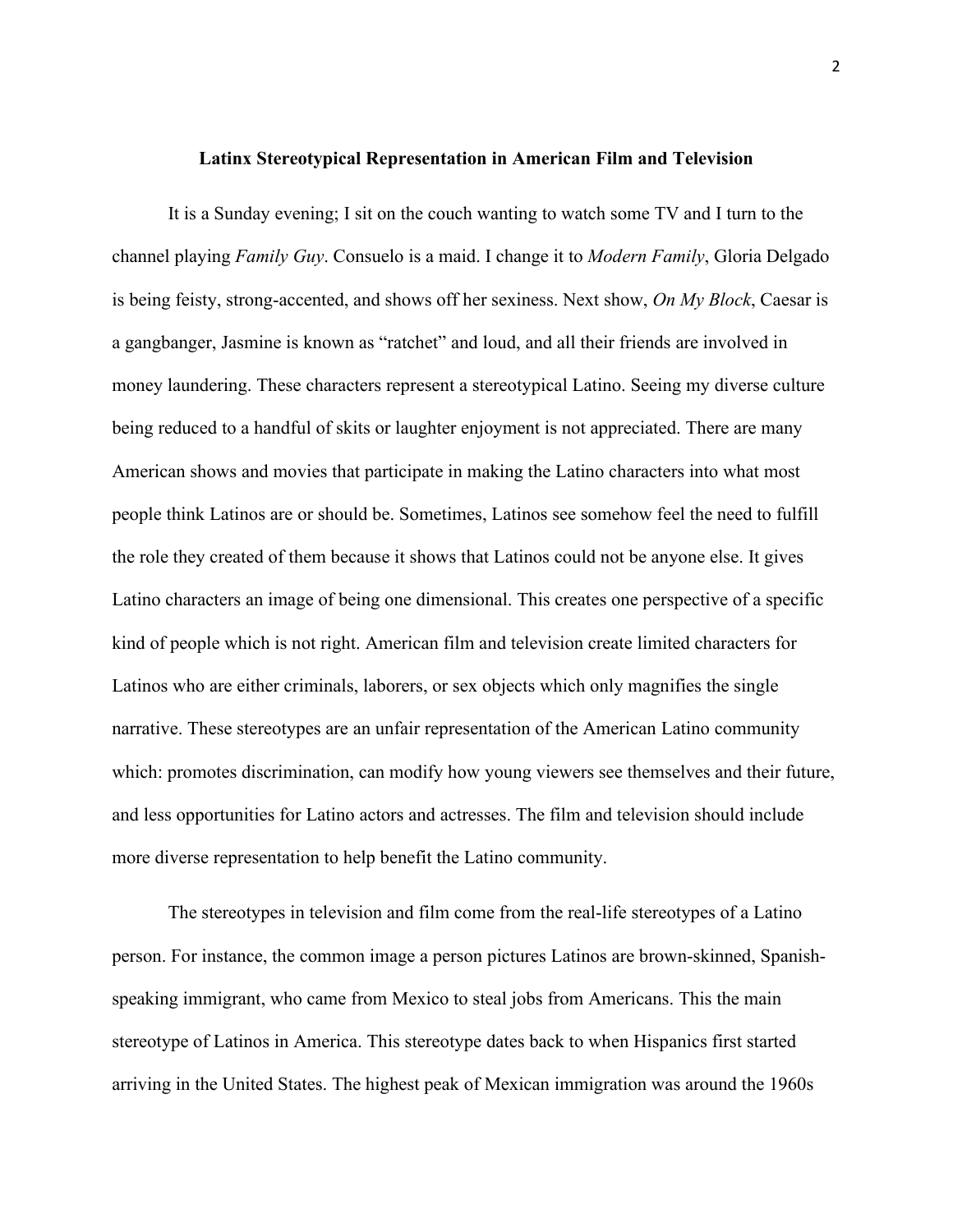during the Chicano movement. (Abramson M.D. et al., 2018, Chapter 27). Ever since then, Hispanics were labeled as mainly that. With their hard work of revolutions and protests, Hispanics and Latinos were able to become actors and actresses in the American film industry.

While, Latinos have progress into getting involved with shows and movies. About 9.8 percent of Latinos are involved in arts, design, entertainment, sports, or media profession. (U.S Bureau of Labor Statistics, 2015). Even though it is a small percentage, it is a great accomplishment for the Latino and Hispanic community. One of the first representation of Latinos were called the "greaser," which were "white actors darkening their skin to play either thieves and rapists or doomed souls whose noble nature cannot be rewarded because they're … Mexicans…" (Los Angeles Times Staff, 2021, para. 2). So, some could say that this was the beginning of the evolution of the stereotypes against the Latino community. A poll was taken by Tyler Reny and Sylvia Manzona which showed how much of the Latino representation is seen. They indicated that the audience would see seventy-one percent of the criminal or gang member character, sixty-four percent of the gardener character, and sixty-one percent of the maid character (Reny and Mazona, 2016). These are the common Latino characters most audience see on the regular basis. The criminal stereotype still goes on today as well as laborers and an object for sexual feelings.

The criminal stereotype of Latinos in television and movies are still common today. Also known as, "'Thug Life' is a stereotype that is particularly dangerous because it depicts all Hispanics uniformly as rebels to the law" (Akines, 2015, pg. 23). This stereotype sees Latinos as only being "thugs" and anti-law followers. Examining the Netflix original series, *On My Block*, a group of friends of different ethnicities are involved in money laundering, murder, and gangs. In season two, the group of friends found a way to clean the dirty money they found or stole from a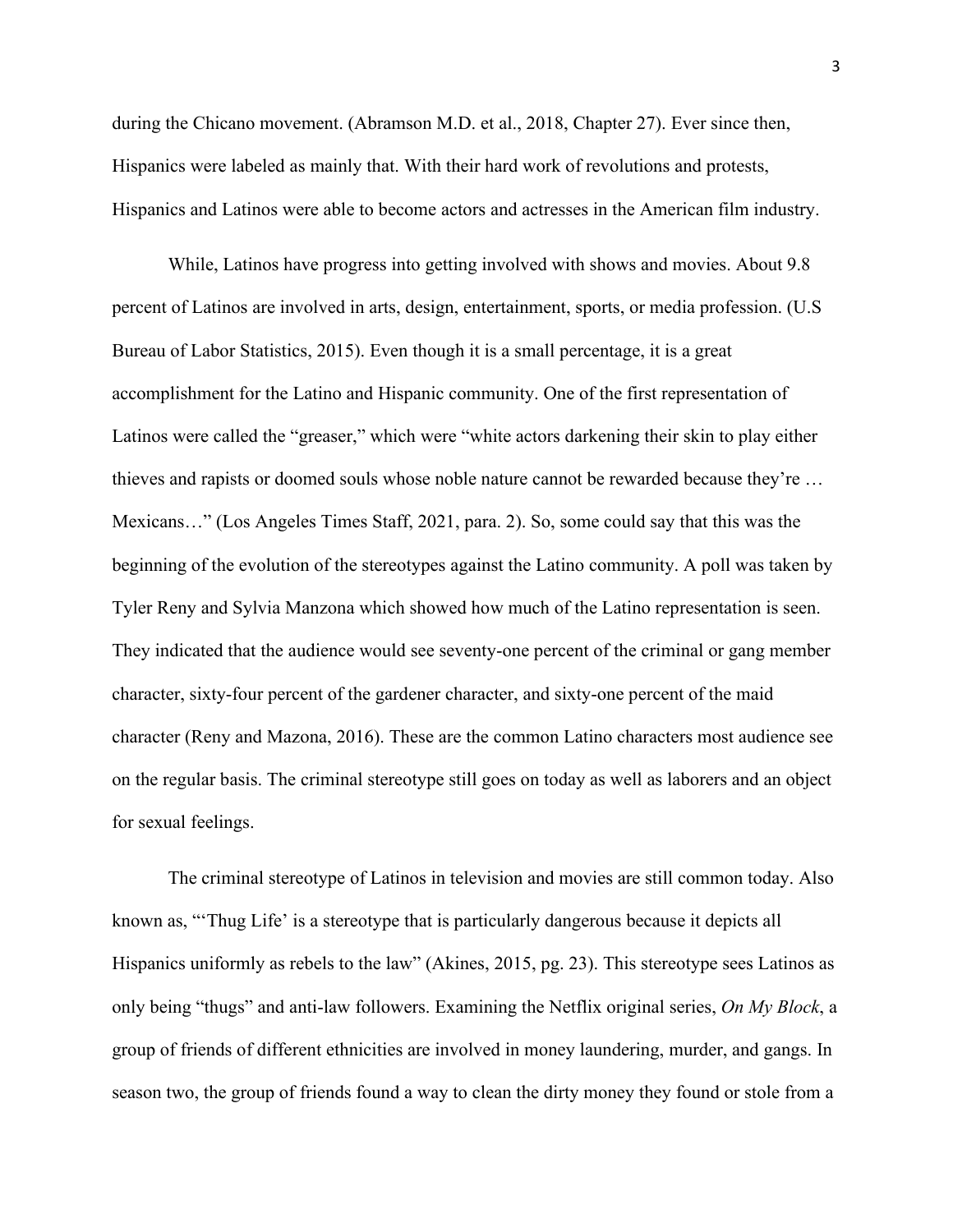gang leader (Lungerich et al., 2021). In season four, episode one, *Cuchillos* was a gang leader who was later killed by another gang member of *Los Santos*. (Lungerich et al., 2021). Caesar was a part of the gang, he used weapons, sold drugs, and was involved in gang rivalry. (Lungerich et al., 2021).

Another example is the movie *Colombiana*. The main character, Cataleya's, family was involved with a crime lord leader. Her parents were killed by the group. She trained to become an assassin to murder other leaders and to kill the one who killed her parents. (Megaton, 2011). There are many other examples that include the criminal character such as West Side Story, Money Heist, etc. These movies and shows entail the criminal perspective of Latinos and Hispanics. This stereotype comes from the main violent crime in Latin America today. Another common character that is shown are the physical laborers.

In many television shows and movies, a Latino worker can be seen. These workers can be maids, repair workers, or gardeners. This includes any time of cleaning or physical labor. Maids are usually Latina women. One common maid character is Consuela from the show *Family Guy*. Her whole purpose is to maintain a household. (MacFarlane, 1999). She also speaks broken English which goes with another stereotype that Latinos speak only Spanish. These types of maid usually work for a high-class wealthy, white family. Construction workers are mainly seen as male Latinos. An example of this is Manny Garcia from the Disney Junior show, *Handy Manny*. Manny is a repairman that works with his tools to fix problems. (Bollen et al., 2006- 2013). The gardener stereotype can be applied to both male and female Latinos. In the movie, *Beverly Hills Chihuahua*, Sam Cortez and his chihuahua, Papi, are landscapers for their boss Viv. (Gosnell, 2008). There are much more shows and films that also include this representation. They all consist of Latinos doing physical work mainly for white people. This stereotype comes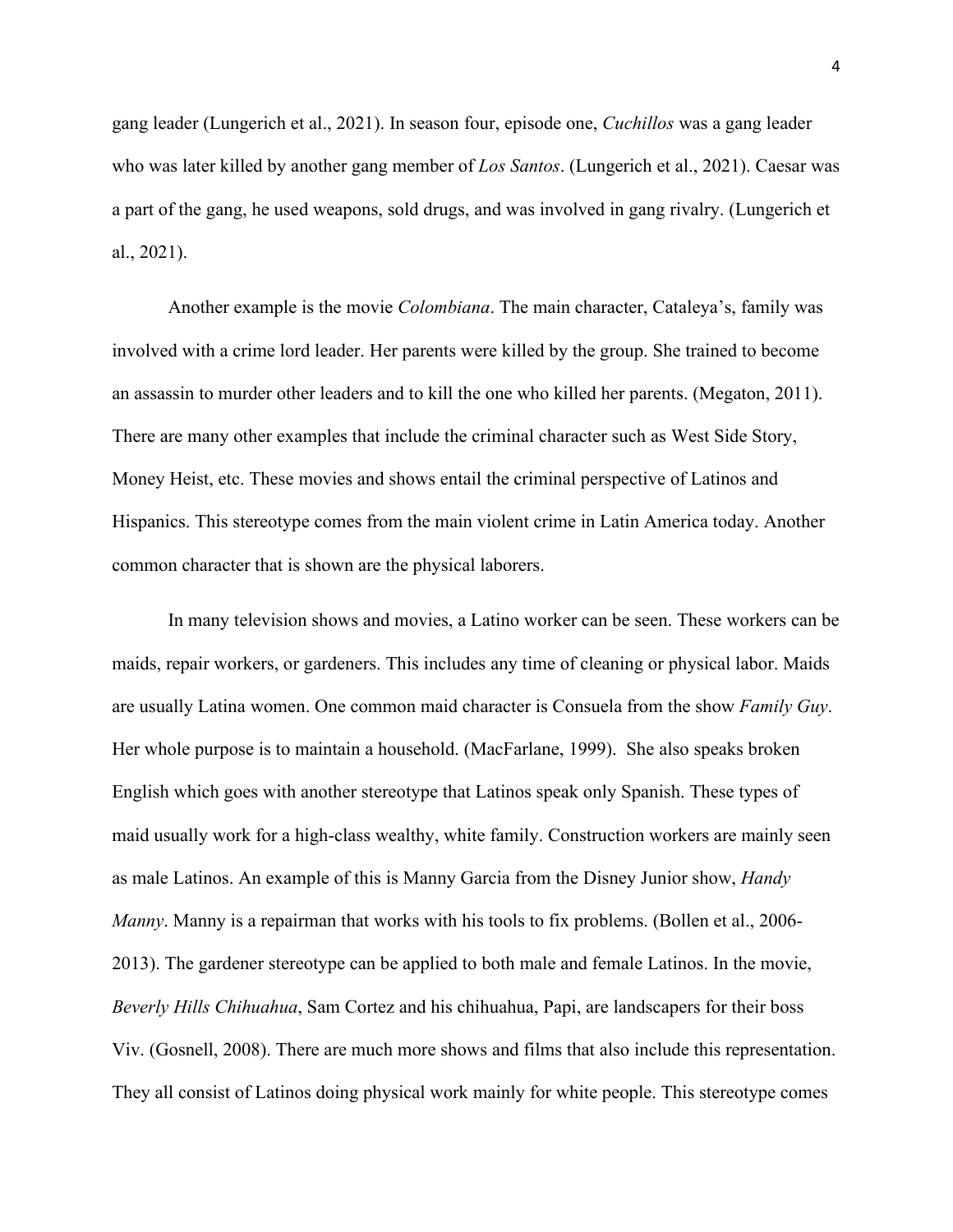from the history of immigration, to come into a new country for job opportunities. Lastly, there is a stereotype where Latinas are presented as sexual beings.

Latinas are also commonly shown off as the "sex pots" or "Latin Lovers" (Pressler, 2019). This means that Latinas are sex objects to mostly the male gaze because of their body shape, attitude, and confidence. These types of women are feisty, loud, and sexy. A main character that represents this stereotype is Gloria Delgado from *Modern Family*. She is a curvy woman who has an exaggerated accent and uses her excuse of being a Latin woman to allow herself to be emotional. (Lloyd and Levitan, 2009-2020). In *Orange is the New Black*, there are multiple characters that keep up with their appearance and feisty attitudes. They include Gloria Mendoza, Dayanara Diaz, Marisol Gonzales, Blanca Flores, Maria Ruiz, Aleida Diaz, and Maritza Ramos. (Kohan, 2013-2019). They all represent the spirt of being a Latina, especially in prison. Most Latinas are commonly known as this stereotype because it comes from the culture. None of these stereotypes should be type-casted in movies or shows anymore. These types of characters further endorse discrimination against Latinos in society.

Latinos have always been discriminated against and the malpresentation in film helps to continue the discrimination in society. Television and film can impact the audience's views and judgments on people. It has the power to heavily influence audience members watching. So, what the audience sees on the screens give them the image of what a Latino person looks and acts like. People around the world watch television and movies all the time. There are many poor representations of Latino characters. It is important to include more diverse characters in new movies and shows.

There are some movies and shows that show good representations of Latinos as a community. For instance, *Encanto* is a movie that shows the Latino community as loving and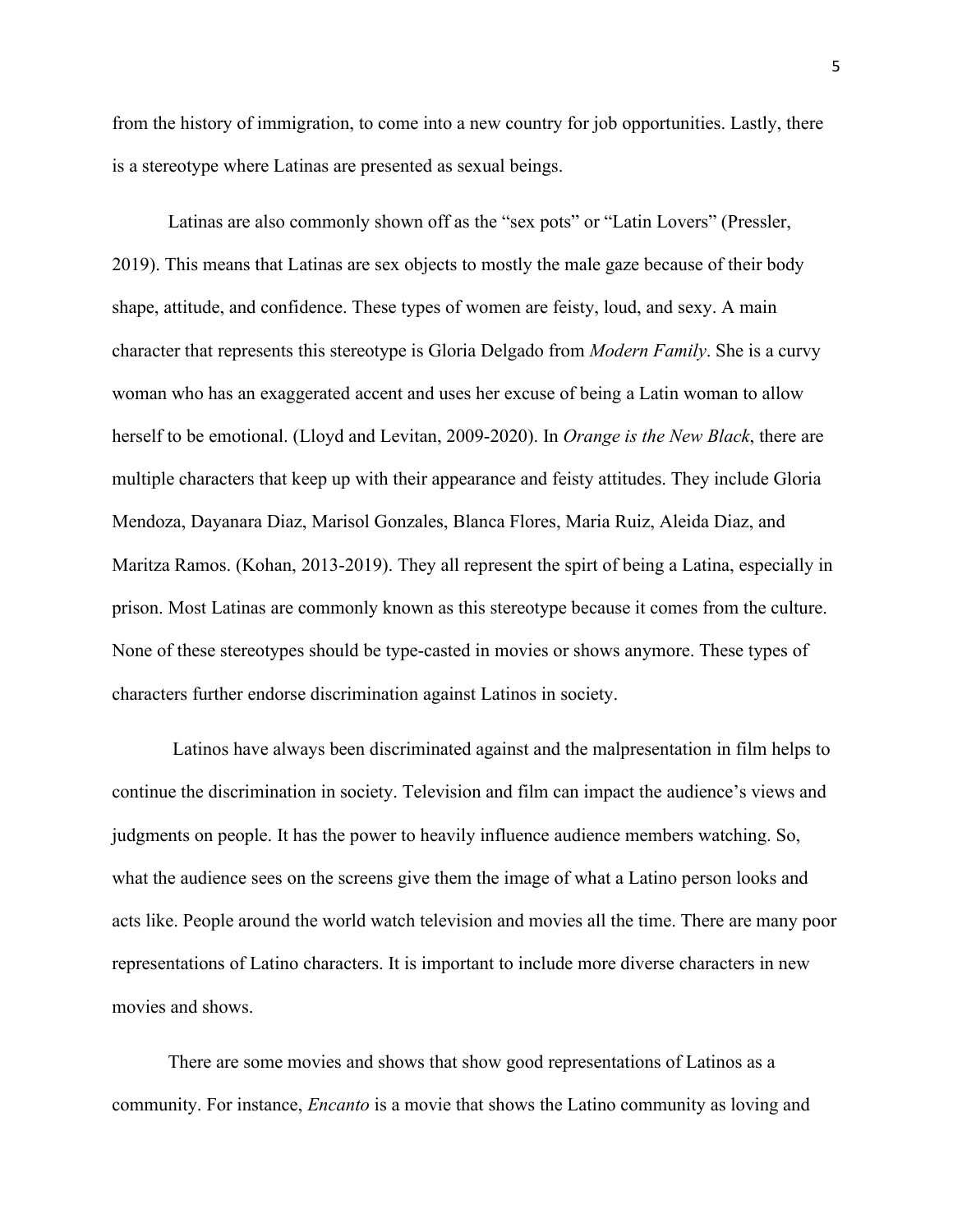supporting to one another (Bush and Howard, 2021). Another example is the show, *Jane the Virgin*. Jane is the main character that goes through her life as an aspiring writer and has the support of her independent mother and grandmother. Her father is also a well-known actor, who supports Jane as well (Urman, 2019). *Stand and Deliver* shows a great education representation of Latinos. The teacher, Jamie, encouraged his students, who they themselves thought they could have no future, to study hard for their education to pass the Advanced Placement exam in calculus (Menendez, 1988). Even though these show approving representations, there still needs to be work done to include more. These cannot just be the only ones. It is not enough to forget about the other disappointing representations of Latinos. These films and shows could influence and encourage Latino audiences. The younger audience should be able to discover diverse representations of themselves.

Some of the audience that watch these types of shows and movies are of younger ages. These younger kids grow up watching these stereotypes being acted out. It gives them an image of what Latinos should act or be in life. The Hispanic kids watching would limit their dreams and think that they would have to fall into a category when they get older. It does not give them hope or encouragement to become somebody they want to be. Other kids of different ethnicities would compare these characters to real-life. They would only see brown-skinned kids as the people they see on the media. It affects them from seeing how the world should actually be. Another reason to stop these roles are for Latino actors and actress to have more acting opportunities.

There are actors and actresses that mostly play the role of a Latino. For example, Salma Hayek, Eugenio Derbez, Jennifer Lopez, Jamie Camil, etc. If there were less roles that involved being a stereotypical Latino those actors and actresses have an opportunity to explore different roles. It would also affect the way the audience sees them. They could inspire the younger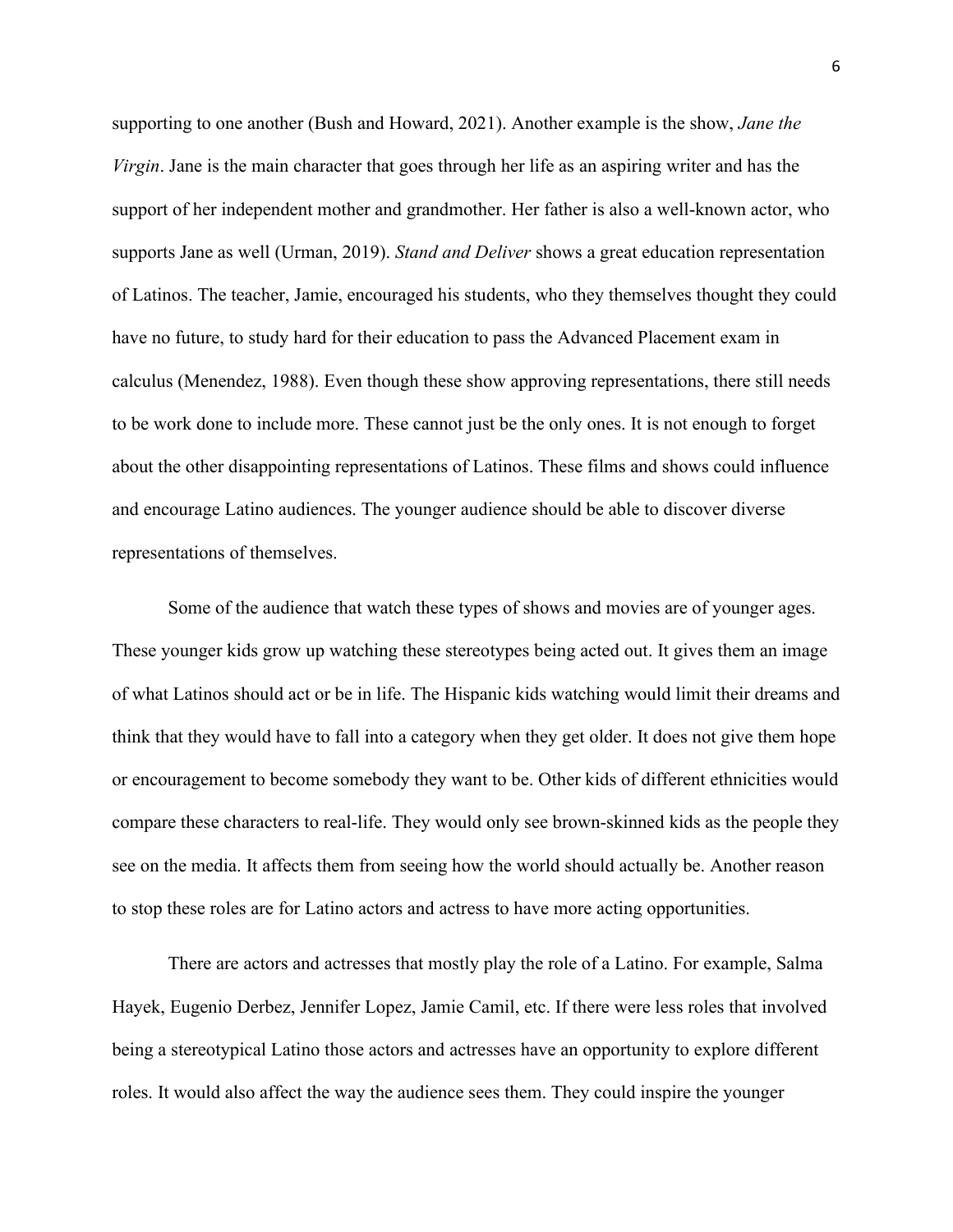audience to become whatever they wished to be, no matter what ethnicity they are. This could expand their career path and lead them into different directions. Contributing to the problem helps "maintained, reinforced, and recirculated" the stereotypes. (Akines, 2015). Also, they would not be contributing to maintaining the stereotype in television and film.

Eliminating the stereotype from television and film can help change the stereotype in the real-world. Without writers writing in these roles and without actors or actresses acting these roles the common stereotypes could eventually disappear. The movies and shows that contain these stereotypes would still be around but if more diverse representation was shown it could become the new majority. Showing less and less of these stereotypes in media can decrease the unethical stereotypes in real-life. It could help solve a major social issue. The film industry in America presents Latino stereotypes in the forms of lawbreakers, workmen, and sexual attraction. Deleting these type-casted roles can help to not limit children's minds, have Latino actors and actresses have a chance to go against the stereotype, and aid the world-wide stereotyping problem. Stereotyping a group of people, negatively, is unethical and problematic. Stereotypes are created and planted almost permanently, which must need a lot of dedication to get rid of. They are created based of history and the culture of that minority. With action and movement there could be a time where the stereotypes are not describing a group of people in a negative way.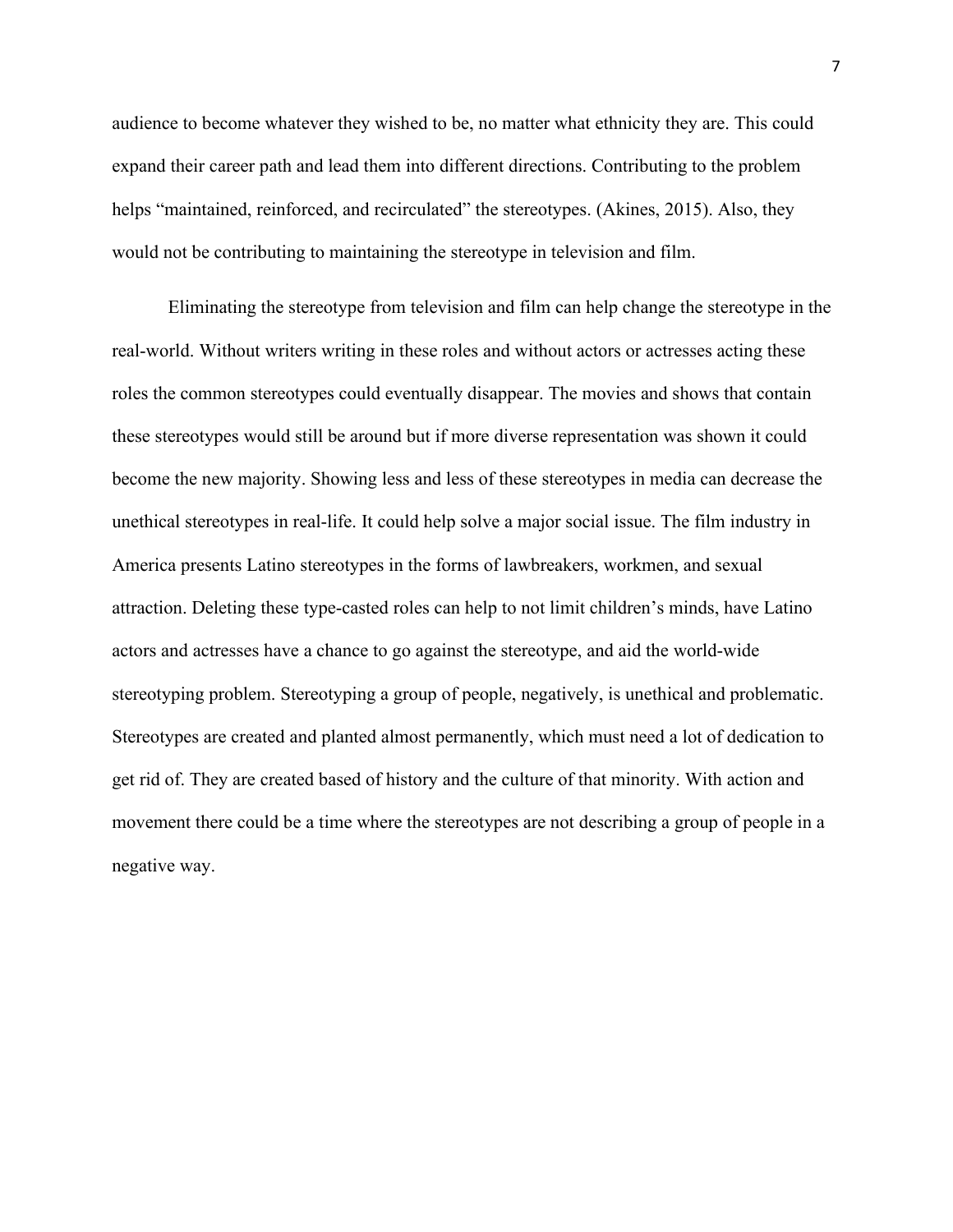## References:

- Akines, A. L. (2015). *Hispanic representations on media platforms: Perspectives and stereotypes in the meme, television, film, and on YouTube* (Unpublished thesis). Texas State University, San Marcos, Texas.
- Bush J., Howard B. (2021). *Encanto* [Film]. Walt Disney Pictures and Walt Disney Animation Studios.
- Gosnell, R. (Director). (2008). *Beverly Hills Chihuahua* [Film]. Walt Disney Pictures and Mandeville Films
- Haynes, Michael, (2018). *Latino Stereotypes in Television.* Eastern Washington University, EWU Student Research and Creative Work Symposium
- Kohan J., Friedman L., Hess S., Herrmann T., Vinnecour L., Tannenbaum N.K., Burley M.A. (2013). *Orange is the new Black* [TV series]. Titled Productions and Lionsgate Television.
- Levitan S., Lloyd C., Morton J., Corrigan P., O'Shannon D., Walsh B., Zuker D., Wrubel B., Richman J., Higginbotham A., Lloyd S., Ko E., Tatham C., Chandrasekaran V., Pollack J., Burditt J. (2009). *Modern Family* [TV series]. Lloyd-Levitan Productions, Picador Productions, Steven Levitan Productions, and 20<sup>th</sup> Century Fox Television.
- Lungerich L., Gonzalez E., Haft J., and Dooner J. (2018). *On My Block* [TV series]. Crazy Cat Lady Productions.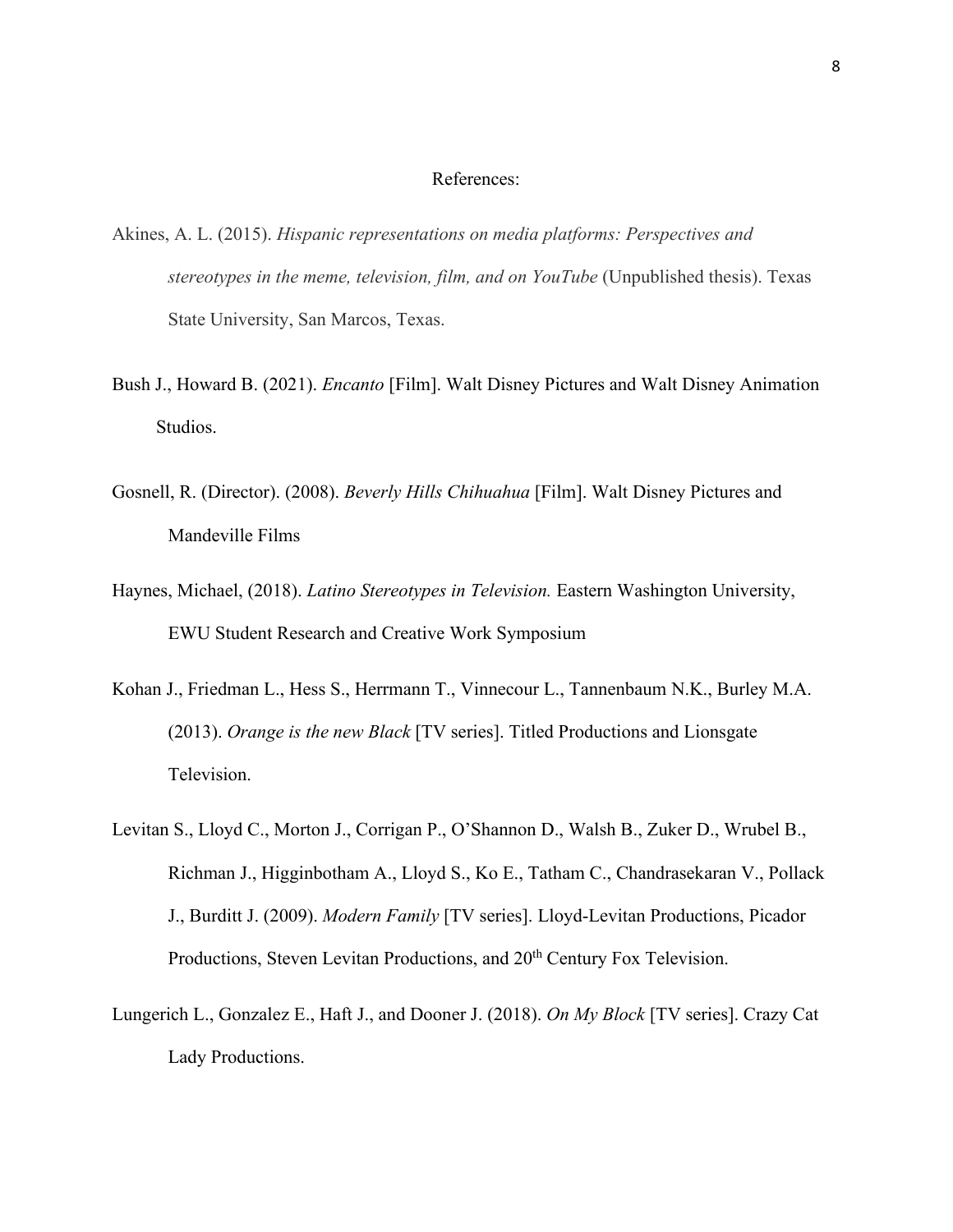- MacFarlane S., Zuckerman D., Palladino D., Goodman D.A., Sheridan C., Smith D., Hentemann M., Callagahn S., Sulkin A. Wild- W., Chevapravatdumrong C., and Appel R. (1999). *Family Guy* [TV series]. Fuzzy Door Productions, 20<sup>th</sup> Television, 20<sup>th</sup> Television.
- Megaton, O. (Director). (2011). *Colombiana* [Film]. EuropaCorp, TF1 Films Production, Grive Productions, Canal++.

Menendez, R. (1988). *Stand and Deliver* [Film]. Warner Bros.

- Pressler, Emily M., "Hispanic Stereotypes in Contemporary Film" (2019). *Honors College Theses*. 425. <https://digitalcommons.georgiasouthern.edu/honors-theses/425>
- Reny, T., & Manzano, S. (2016). The negative effects of mass media stereotypes of Latinos and immigrants. *Media and Minorities*, *4*, 195-212.
- Sadler M., Gitelson R., and Bollen R., (2006). *Handy Manny* [TV series]. Nelvana.
- Samuel Abramson et al., "The Sixties," Samuel Abramson, ed., in *The American Yawp*, eds. Joseph Locke and Ben Wright (Stanford, CA: Stanford University Press, 2018).
- Snyder, J., Silverman, B., Granier, J., Silberling, B., Rosenthal, David. (2014-2019). *Jane the Virgin* [TV Series]. Poppy Productions, RCTV International Electus, Warner Bros. Television, CBS Television Studios.
- Staff, L. A. T. (2021, June 13). *Timeline: History of Latinos in Hollywood movies and TV*. Los Angeles Times. https://www.latimes.com/projects/latino-gap-timeline-history-latinoshollywood-movies-tv/#1908